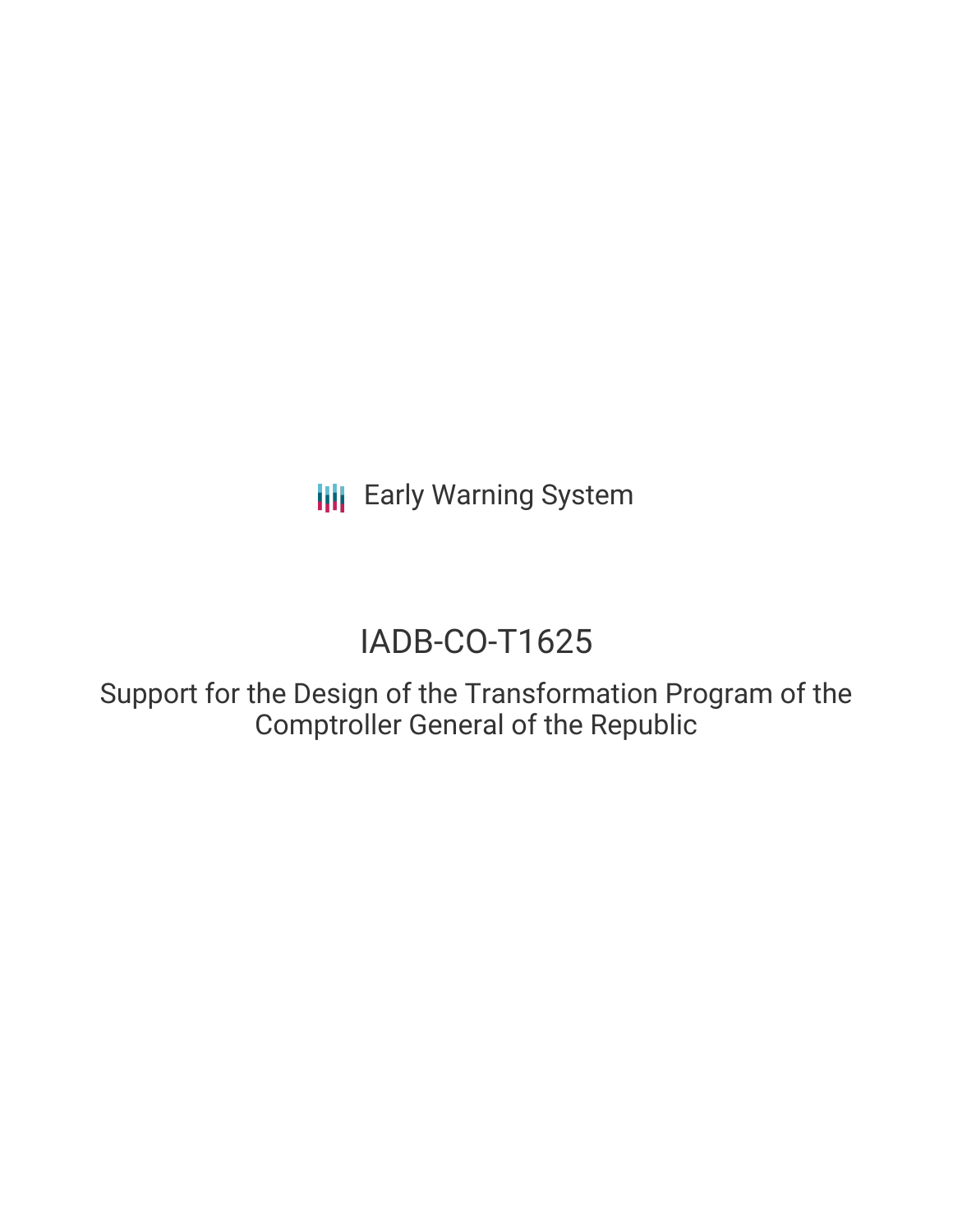

## **Quick Facts**

| <b>Countries</b>               | Colombia                                                           |
|--------------------------------|--------------------------------------------------------------------|
| <b>Financial Institutions</b>  | Inter-American Development Bank (IADB)                             |
| <b>Status</b>                  | Proposed                                                           |
| <b>Bank Risk Rating</b>        | U                                                                  |
| <b>Borrower</b>                | Government of Colombia                                             |
| <b>Sectors</b>                 | Communications, Finance, Law and Government, Technical Cooperation |
| Investment Type(s)             | <b>Advisory Services, Grant</b>                                    |
| <b>Investment Amount (USD)</b> | $$0.15$ million                                                    |
| <b>Project Cost (USD)</b>      | $$0.15$ million                                                    |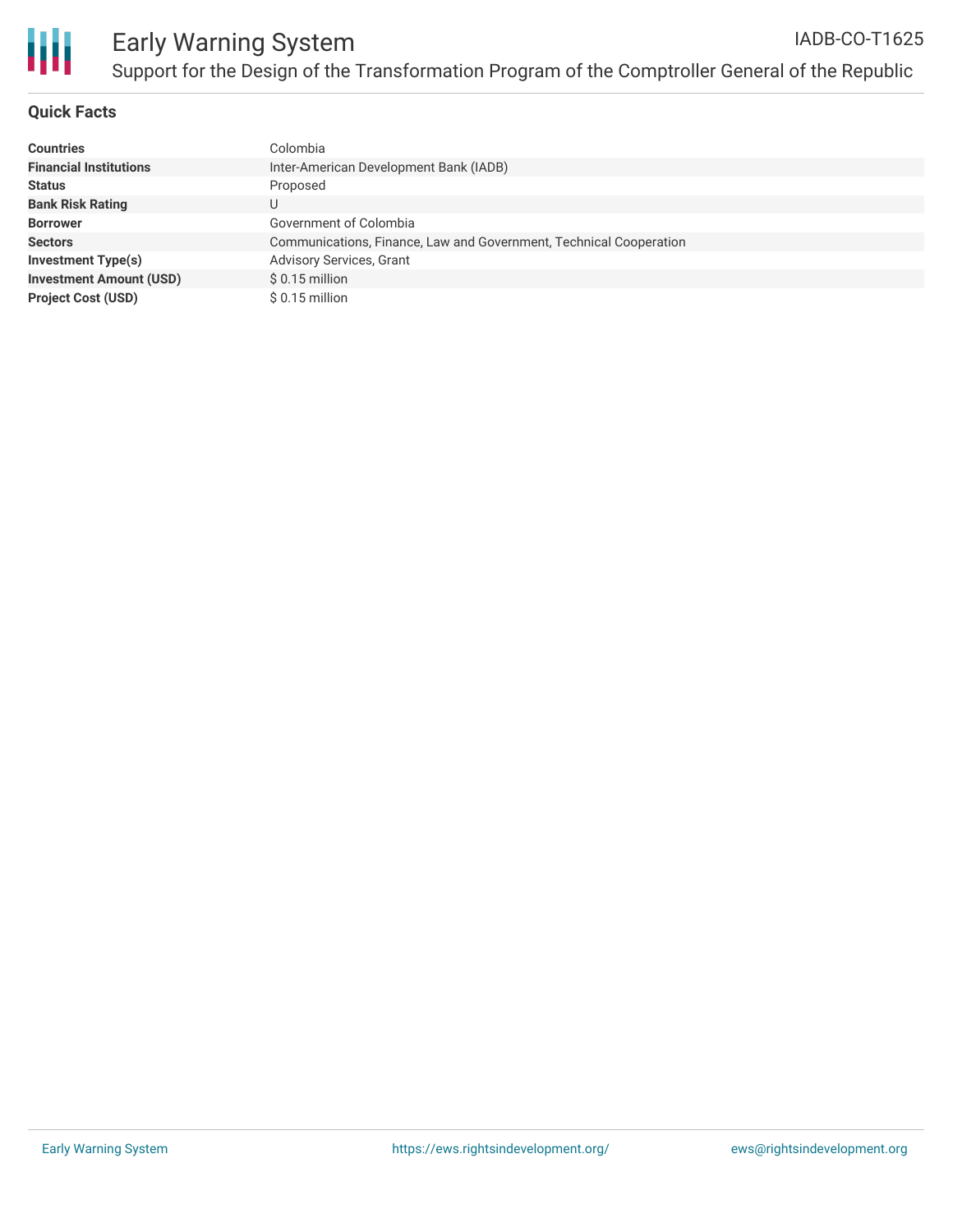

## **Project Description**

This Technical Cooperation will support the creation of the necessary conditions and will finance the key inputs for the start of the activities of operation CO-L1266, which will seek to support the implementation of digital transformation and transparency reforms in the Office of the Comptroller General of the Republic (CGR). Specifically, this TC will support capturing the most recent advances and good practices in matters of (i) application of digital tools in fiscal control, (ii) generation of conducive environments for the implementation of transparency reforms, cultural transformation and processes for the new digital contexts, and (iii) reforms of citizen participation and institutional quality aimed at achieving a more open and citizen-centered fiscal control process.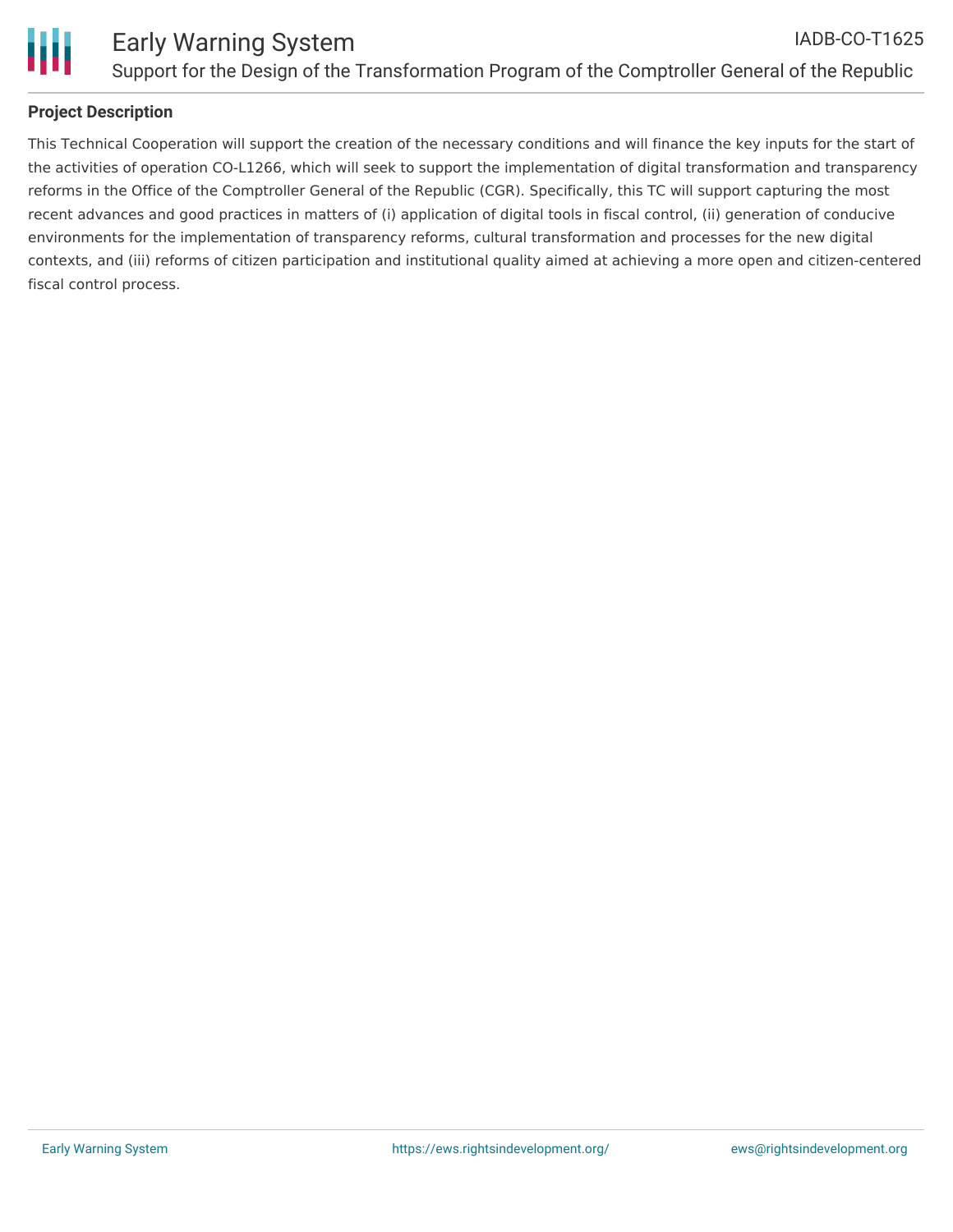

#### **Investment Description**

• Inter-American Development Bank (IADB)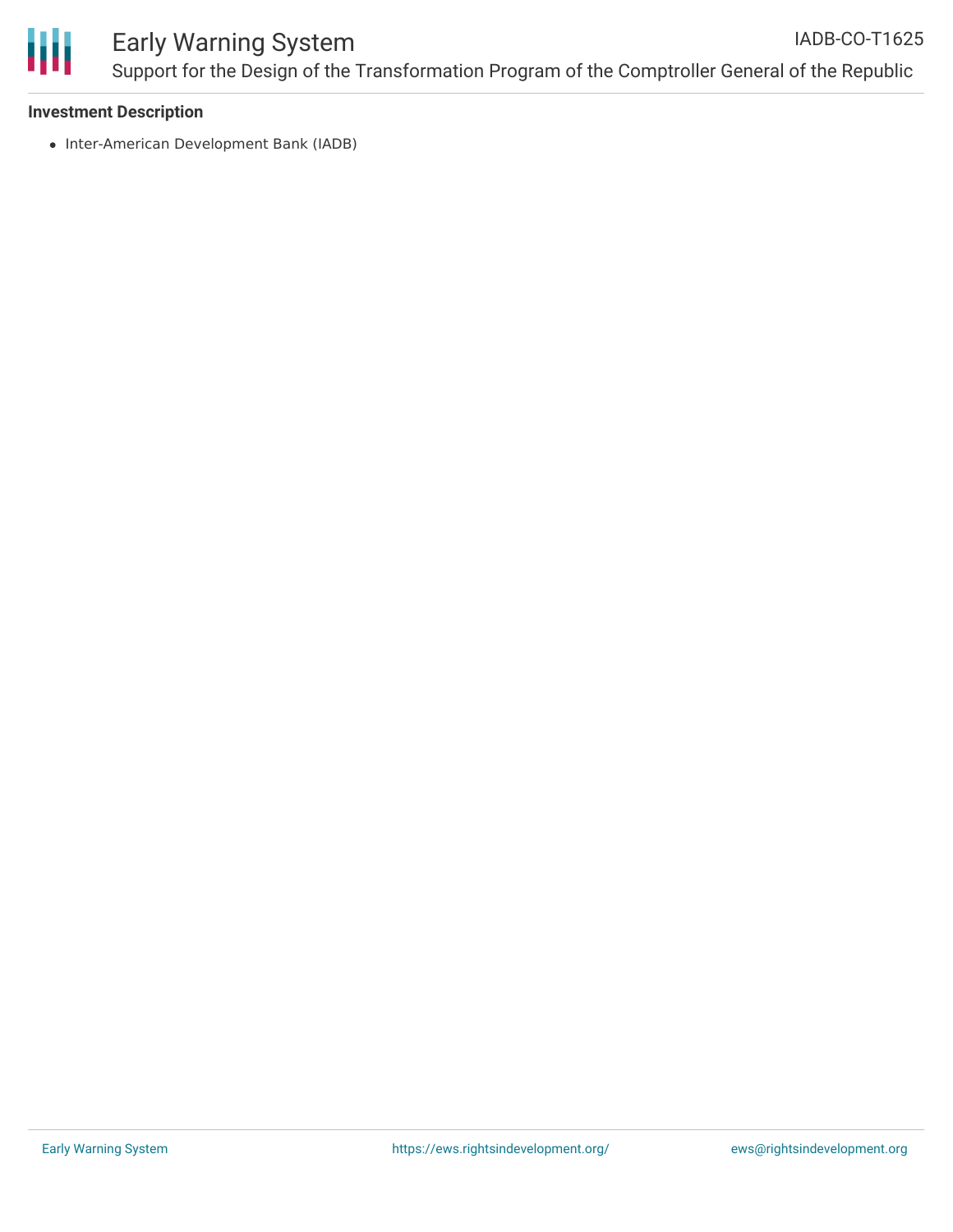## **Contact Information**

#### ACCOUNTABILITY MECHANISM OF IADB

The Independent Consultation and Investigation Mechanism (MICI) is the independent complaint mechanism and fact-finding body for people who have been or are likely to be adversely affected by an Inter-American Development Bank (IDB) or Inter-American Investment Corporation (IIC)-funded project. If you submit a complaint to MICI, they may assist you in addressing the problems you raised through a dispute-resolution process with those implementing the project and/or through an investigation to assess whether the IDB or IIC is following its own policies for preventing or mitigating harm to people or the environment. You can submit a complaint by sending an email to MICI@iadb.org. You can learn more about the MICI and how to file a complaint at http://www.iadb.org/en/mici/mici,1752.html (in English) or http://www.iadb.org/es/mici/mici,1752.html (Spanish).